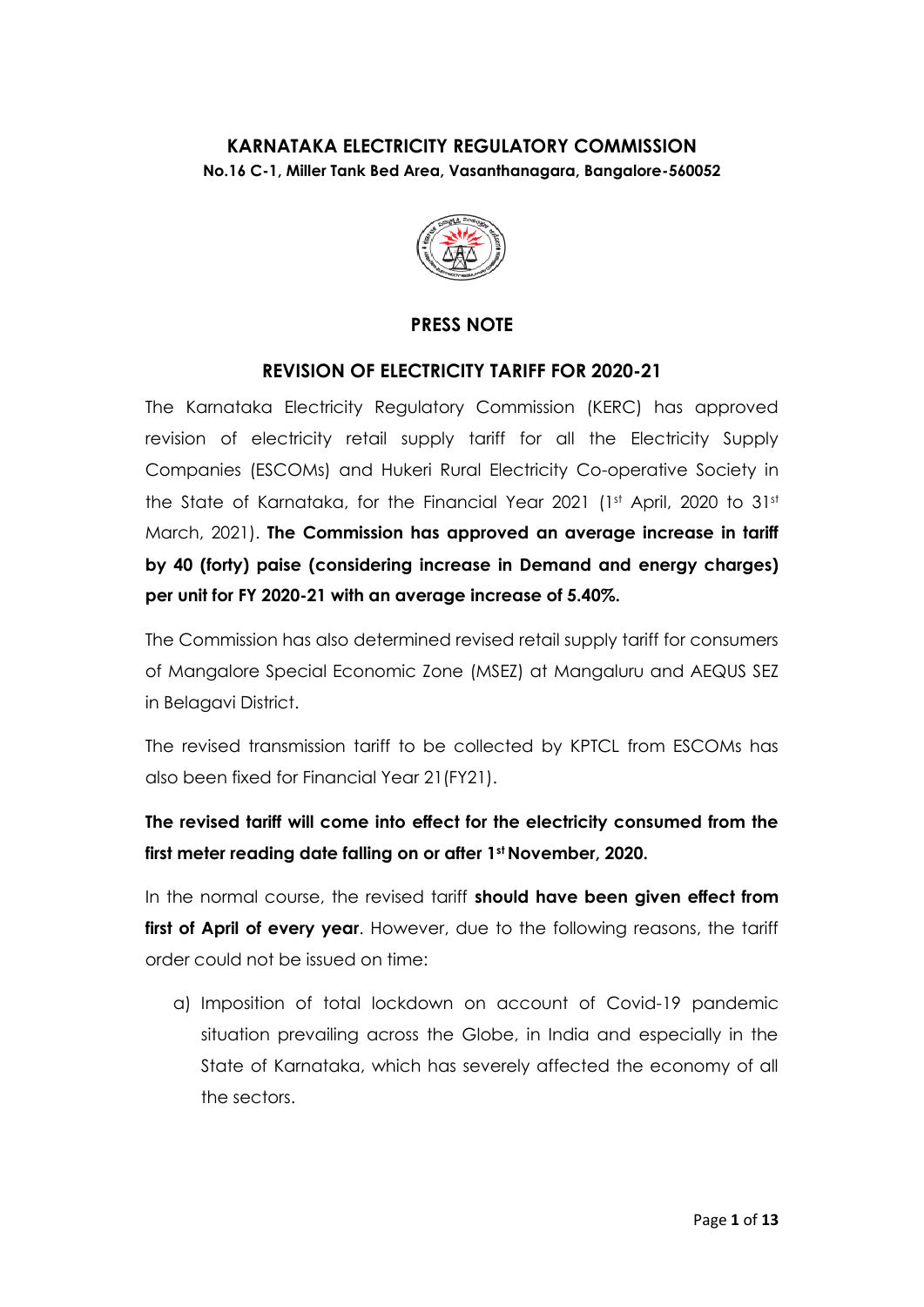- b) Pendency of an Appeal filed by KPTCL before the Hon'ble Appellate Tribunal for Electricity (ATE) against KERC Order issued in January, 2020 and disposal of the said Appeal on 05.10.2020 by the Hon'ble ATE.
- c) Election Code of conduct coming into force due to declaration of bye-elections in Sira and Rajarajeshwari Assembly constituencies to be held on 03.11.2020.

The increase in tariff is necessitated due to the fact that the cost of power purchase has been increasing year after year, due to procurement of energy from new thermal and from Renewable energy sources, to meet the demand. The input costs towards Operation & Maintenance and borrowings for capital expenditure are also increasing year on year. Hence, in order to enable the ESCOMs to carry on their business of supplying the electricity which is the basic need of the Society, the increase in the tariff has become inevitable.

In view of the adverse financial situation prevailing among all the sectors of economy due to Covid-19 pandemic, the Commission has decided to give effect to the revised tariff **for the electricity consumed from the meter reading date falling on or after 1st November, 2020,** resulting in recovery of the revised tariff only for 5 months in Financial Year 20-21.

**Against a total revenue gap of Rs. 2,473 Crores, an amount of Rs1,443 Crores that would have been recovered as additional Revenue towards tariff revision from 1st April 2020 to 31st October, 2020 (7 months), has been kept as Regulatory Asset, to be recovered from the consumers in FY22 & FY23, to ensure that the consumers are not burdened due to adverse economic conditions prevailing due to the current Covid-19 pandemic situation. The balance unmet gap of Rs.1,030 Crores is allowed to be recovered during the 5 months balance period in the current FY21 by tariff revision.**

#### **The main reasons for increase in costs are:**

Irrespective of the energy usage by the consumers, the ESCOMs have to incur the following fixed costs every month: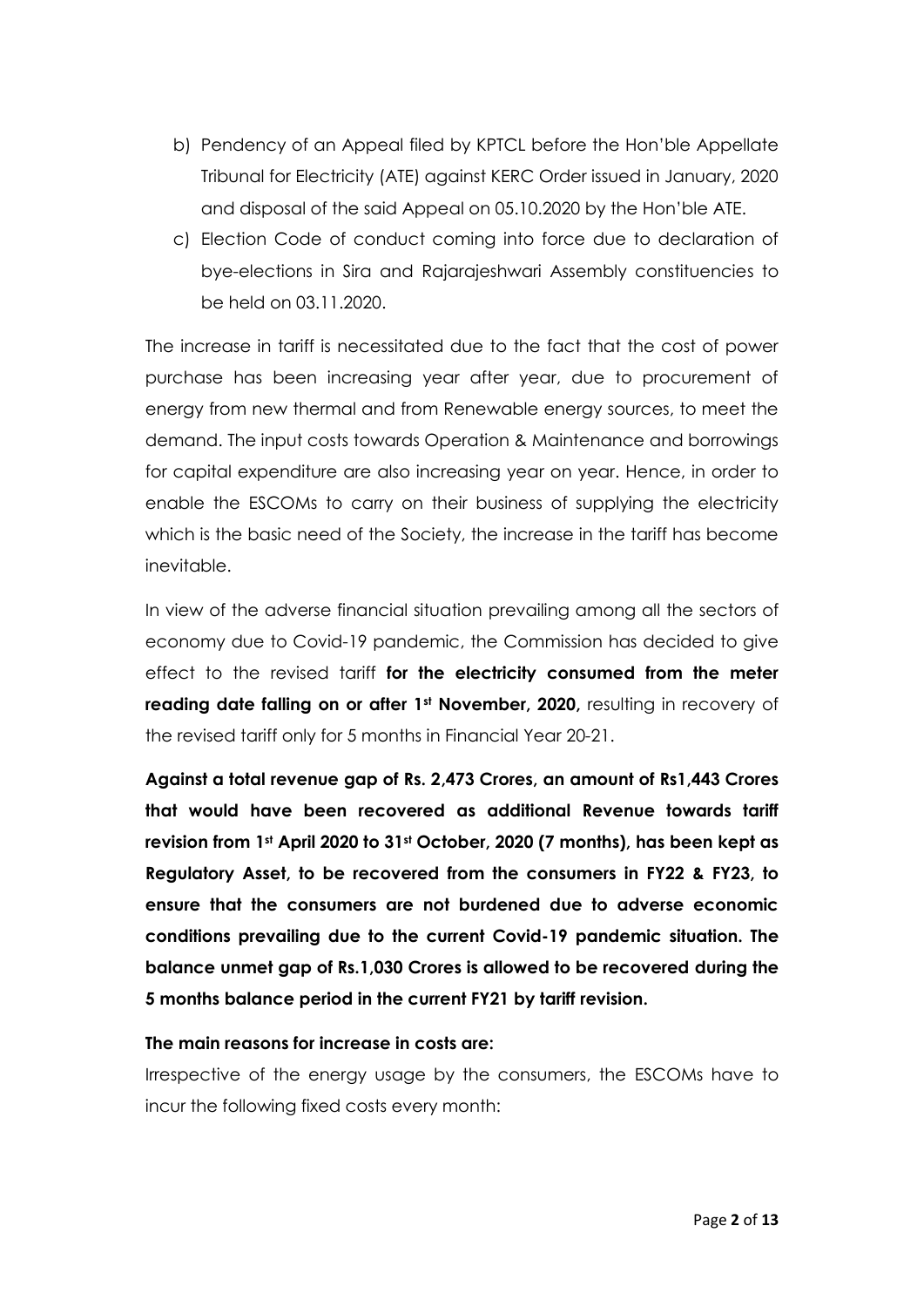- a. Fixed costs to thermal stations due to long-term power purchase agreements.
- b. Revisions of salaries to employees, O & M expenses etc.
- c. Interest on borrowings for capital expenditure and working capital.

#### **Increase in expenses in FY21 over FY20**

- 1. Increase in Power purchase cost by Rs.3,132 Crores over FY20 (9.2% increase); due to increase in cost from new thermal stations and increase in energy cost from Renewable Power.
- 2. Increase in O & M Costs of Rs1,050 Crores (21.45 % Increase);
- 3. Increase in Interest & Finance Charges, increase in Depreciation etc., Rs.212 Crores (6% increase);
- 4. Carry forward of deficit of FY19 (due to truing up) of Rs.1,837.16 Crores.

### **ESCOM's Proposal:**

The ESCOMs have sought a tariff hike ranging between 52 paise to 196 paise per unit, in respect of all categories of consumers. The ESCOM-wise increase proposed and the percentage increase in tariff is as follows:

| <b>ESCOM</b>       | Revenue<br>Gap<br>projected<br><b>Rs.Crores</b> | <b>Energy Sales</b><br>projected - MU | Per Unit<br>Increase -<br>Paise | Existing<br>Revenue<br>projected<br><b>Rs.Crores</b> | Percentage<br><b>Increase</b> |
|--------------------|-------------------------------------------------|---------------------------------------|---------------------------------|------------------------------------------------------|-------------------------------|
| <b>BESCOM</b>      | 5,872.09                                        | 29,938.60                             | 196                             | 23,268.98                                            | 25.24                         |
| <b>MESCOM</b>      | 346.09                                          | 5,596.19                              | 62                              | 3,905.34                                             | 8.86                          |
| <b>CESC Mysore</b> | 475.50                                          | 6,956.12                              | 68                              | 4,708.42                                             | 10.10                         |
| <b>HESCOM</b>      | 683.95                                          | 13,230.18                             | 52                              | 9,270.67                                             | 7.38                          |
| <b>GESCOM</b>      | 602.03                                          | 7.766.75                              | 78                              | 5,382.67                                             | 11.18                         |
| Total              | 7,979.66                                        | 63,487.84                             | 126                             | 46,536.08                                            | 17.15                         |

**On the basis of the above proposal, the average increase sought for the State works out to Rs.1.26 per unit and the percentage increase sought works out to 17.15%.**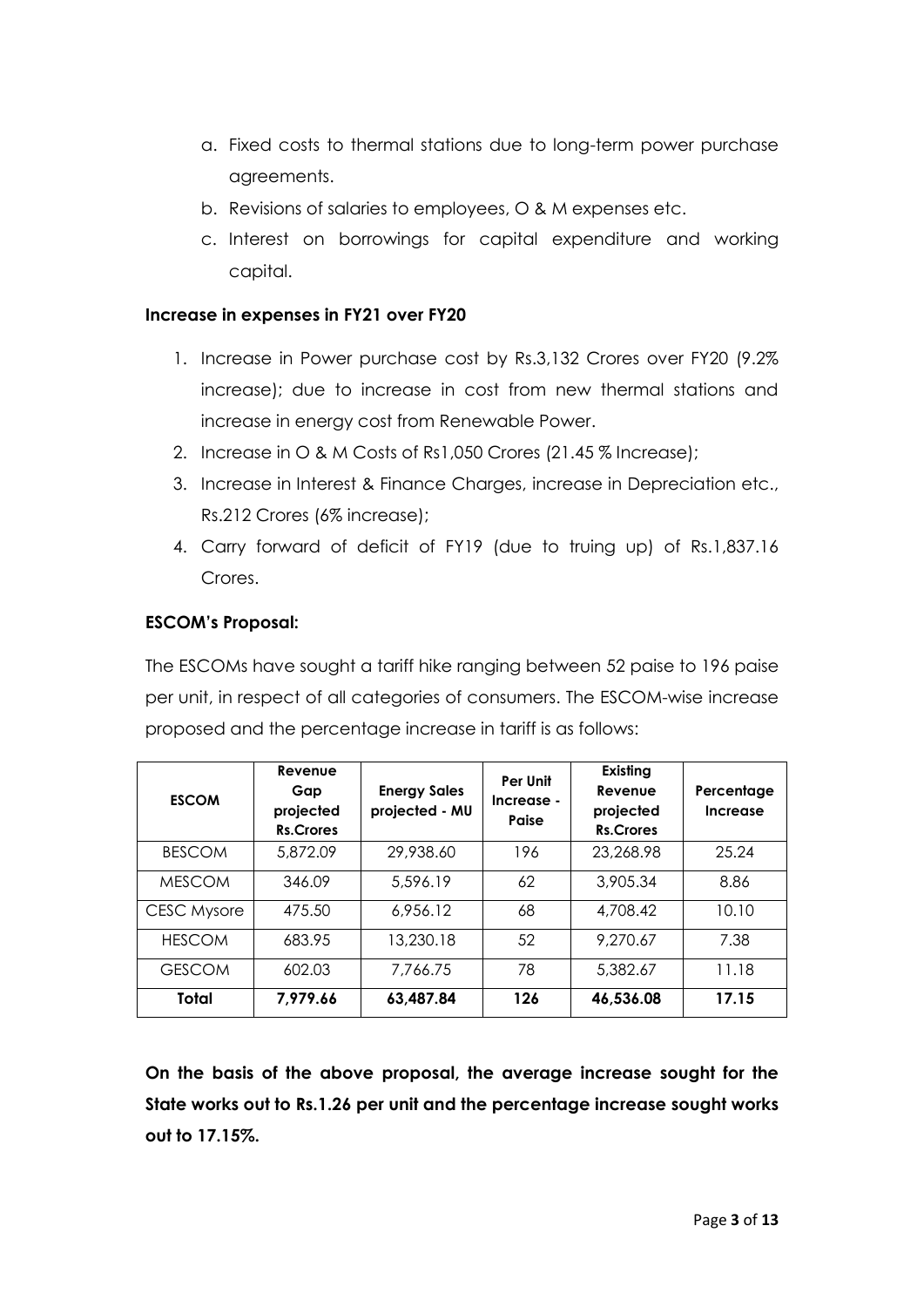Since a uniform tariff is in vogue in the State, the Commission has approved uniform increase across all the ESCOMs and Hukeri RECS with a marginal differential increase in BESCOM area. The slab-wise increase in the energy charges is ranging between 20 paise to 25 paise per unit across all categories except Bangalore Metro, Battery Charging Station for Electric Vehicles and there is an increase of 50 paise per unit for Temporary installations. The average increase in tariff (including the fixed charges) is 40 paise per unit, accounting for an overall increase in tariff by 5.40%.

As per the current tariff structure, the recovery of Fixed Charges (FC) from consumers is not commensurate with the actual fixed expenditure being incurred by the ESCOMs. Thus, a substantial part of the FC is being recovered through Energy Charges. The current level of recovery of fixed charges is only 27.73% and the remaining fixed charges are being recovered through energy charges. Hence, in order to ensure full recovery of FC, the Commission has decided to increase the FC gradually year on year. Accordingly, the Commission has approved a marginal increase in fixed charges by Rs.10/- per kW/HP/kVA in respect of all the installations except IP installations. With this marginal increase in the FC, the recovery would be to the extent of 33%.

#### **Highlights of the new Tariff Order:**

### **Removal of morning Peak under ToD Tariff:**

To encourage increase in HT Industrial consumption, the penalty of Re.1 per unit, for morning peak usage between 6 Am to 10 Am has been withdrawn.

### **Increase in Rebate for use of LED bulbs in Public Lighting:**

To promote conservation of energy through use of LED bulbs in public lighting, the Commission increased the rebate to 105 paise from 100 paise per unit, for installing LED / Induction lamp lighting to streetlight installations by the urban and rural local bodies including BBMP.

 **Special Incentive Scheme for HT Consumers –** A Special incentive scheme introduced in 2018 has been continued for all the HT Consumers for usage of energy during 10.00 Hrs to 18.00 Hrs by allowing an incentive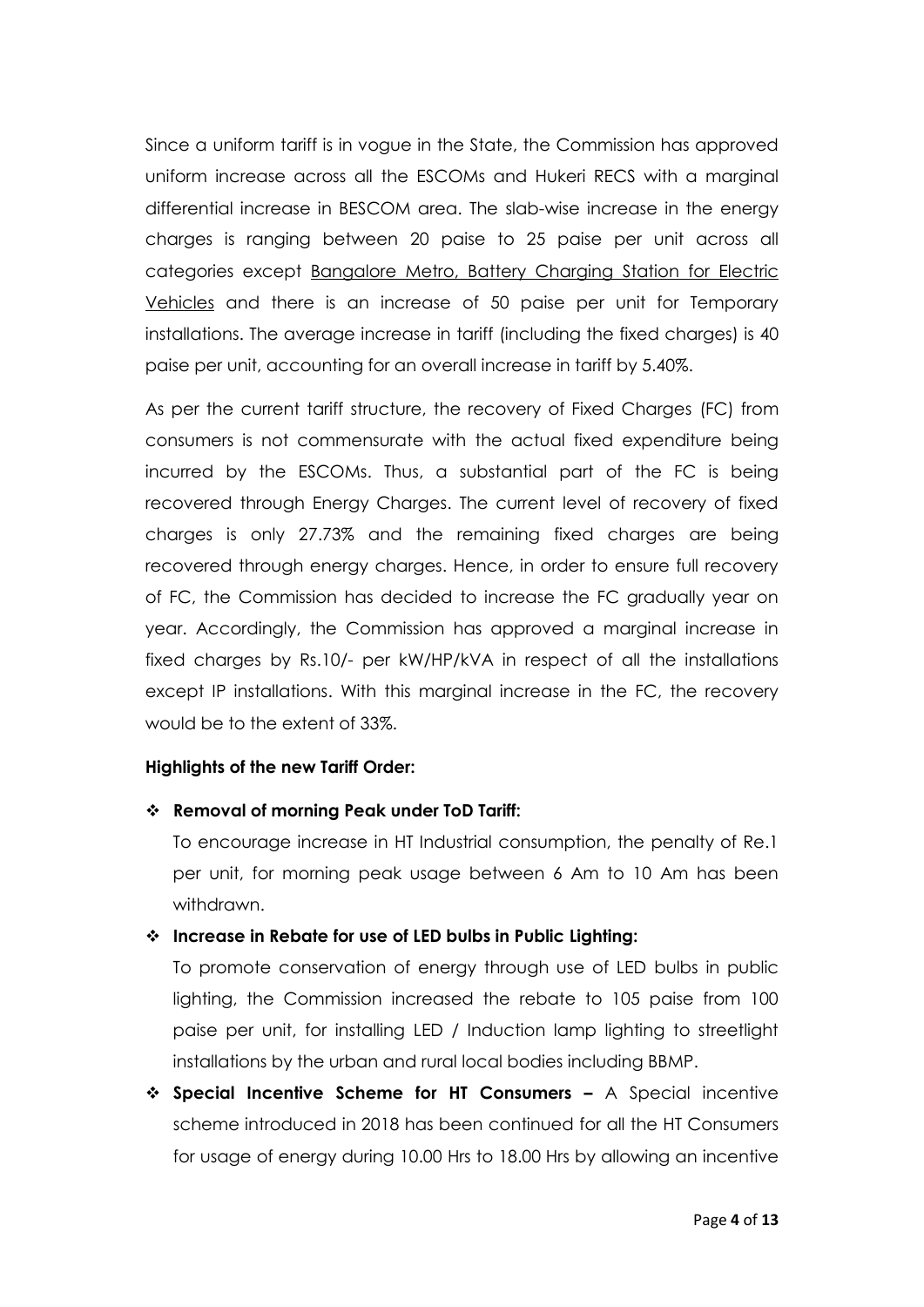of Re.1 per unit, over and above their base consumption and for the consumption during the night i.e., 22.00 Hrs to 6.00 Hrs an incentive of Rs.2 per unit is allowed for all the units consumed. Penal charges of one Rupee per unit would continue for the energy consumed during the evening peak hours between 18.00 Hrs to 22.00 Hrs.

- $\cdot$  To encourage the use of clean energy and reduction of carbon emission in the State and to encourage commuters to use public transport, the Commission has not increased the tariff to BMRCL and approved to continue the existing concessional tariff of Rs.5.20 per unit and has continued the concessional tariff to Railway traction at Rs.6.45 per unit, round the clock without ToD tariff and Special incentive scheme.
- $\cdot \cdot$  The Tariff for the Effluent Treatment Plants and the Sewerage Water Treatment Plant, located within the premises of the consumer installations, the tariff is continued to be billed under the respective category of installations.
- $\cdot \cdot$  The Commission, considering the environmental and social benefits of processing solid waste, has continued LT and HT industrial tariff to Solid Waste processing plants located within the premises of the industries.
- To ensure timely redressal of consumer grievances, the earlier directive to the ESCOMs, to conduct Consumer's Interaction meetings at every Sub-Division Office once in three months under the Chairmanship of either the Superintending Engineer of the jurisdictional circle or the Executive Engineer of the jurisdictional Division, the Commission has directed the ESCOMs to continue the same. In case of failure to conduct such meetings, the Commission will impose a penalty of upto one lakh rupees per Sub-Division, payable by the concerned jurisdictional defaulting Officers.
- To encourage use of clean energy, the Commission has continued the new tariff category LT6(C) for Electric Vehicle Charging Stations, which was introduced in Tariff Order 2018, in view of issue of the "Electric Vehicle (EV) and Energy Storage Policy" of the Government of Karnataka, which envisages 100% Electric Mobility and promoting Electric Vehicles with the environmental concerns. This energy charge is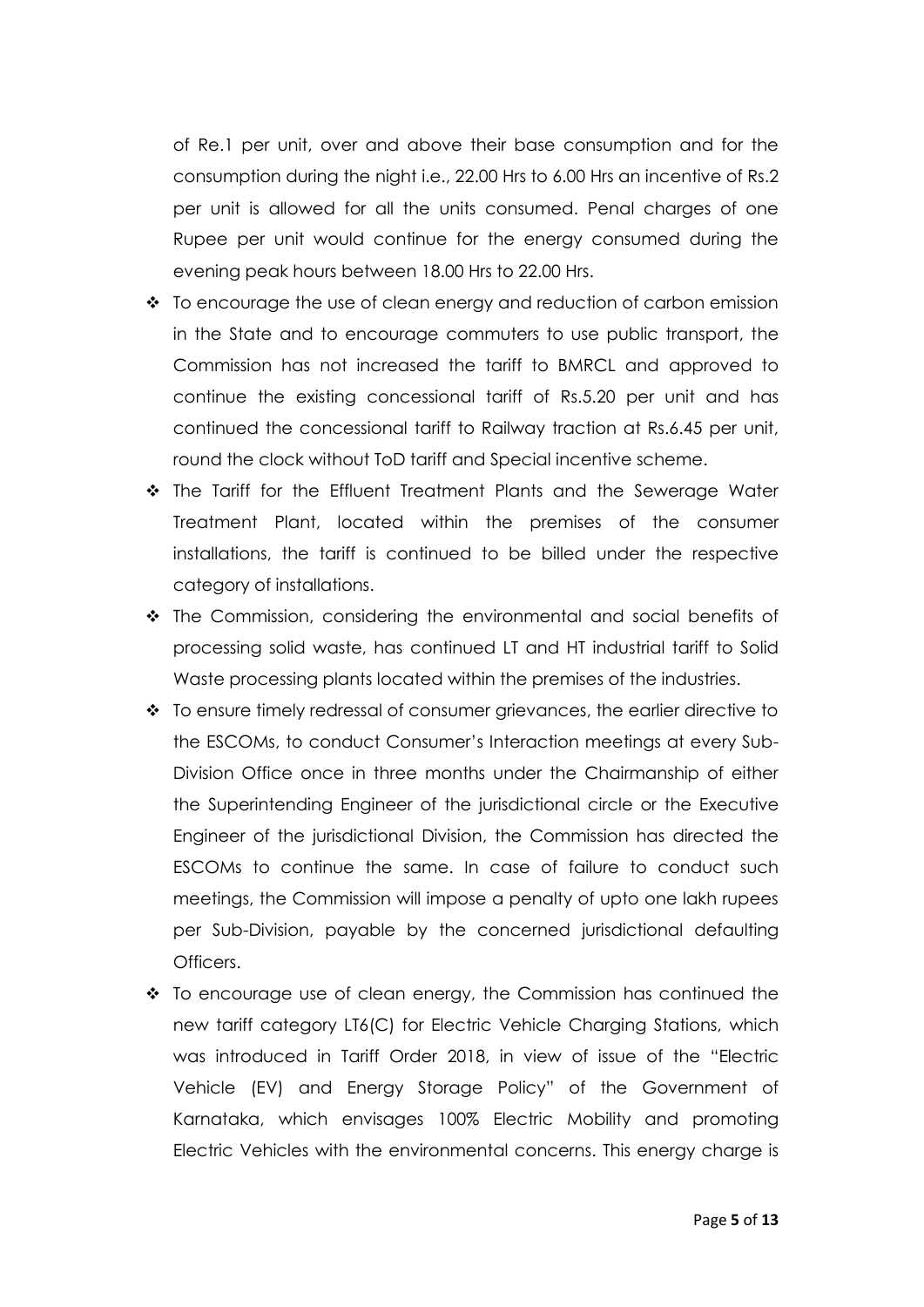applicable to both HT and LT categories. In order to encourage the use of EV's, the existing concessional tariff of Rs.5 per unit has been continued without any increase for FY21. **As per the guidelines issued by the Government of India the benefit of concessional tariff is also extended to the battery swapping units which are exclusively used for charging and swapping of batteries used for Electric Vehicles.**

### **Salient Features of Tariff Order 2020 issued for FY21:**

### **Domestic Consumers:**

For the domestic consumers, installations of Government / Charitable Educational Institutions and hospitals in BESCOM (BBMP & the other Municipal Corporation areas), the overall tariff increase is 25 paise per unit and the tariff for monthly consumption upto 30 units is increased from Rs.3.75 per unit to Rs.4.00 per unit and for consumption between 31 to 100 units, the tariff is increased from Rs.5.20 per unit to Rs.5.45 per unit. The tariff for monthly consumption of 101-200 units is increased from Rs.6.75 to Rs.7.00 per unit. The tariff for monthly consumption of above 200 units is increased from Rs.7.80 to Rs.8.05 per unit.

For the domestic consumers in rural areas of BESCOM (under Village Panchayat), the tariff for monthly consumption of up to 30 units is increased from Rs.3.65 per unit to Rs.3.90 per unit and for consumption between 31 to 100 units the tariff is increased from Rs.4.90 per unit to Rs.5.15 per unit. The tariff for monthly consumption of 101-200 units is increased from Rs.6.45 to Rs.6.70 per unit. The tariff for monthly consumption of above 200 units is increased from Rs.7.30 to Rs.7.55 per unit.

For the domestic consumers in areas coming under Municipal Corporations and Urban Local bodies of other ESCOMs, the tariff for monthly consumption of up to 30 units is increased from Rs.3.70 per unit to Rs.3.95 per unit and for consumption between 31 to 100 units, the tariff is increased from Rs.5.20 per unit to Rs.5.45 per unit. The tariff for monthly consumption of 101-200 units is increased from Rs.6.75 to Rs.7.00 per unit. The tariff for monthly consumption of above 200 units is increased from Rs.7.80 to Rs.8.05 per unit.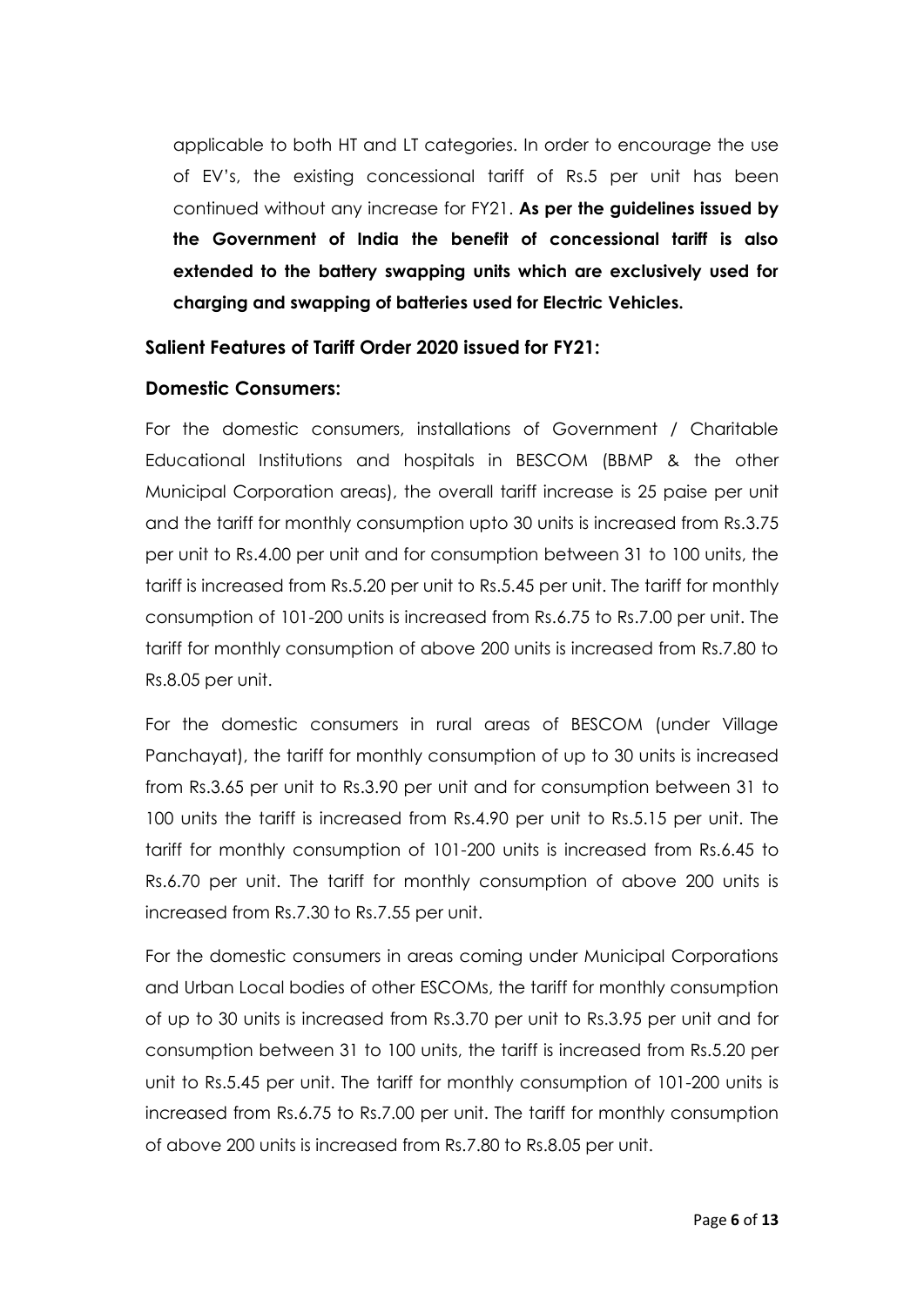For the domestic consumers in village panchayat areas of other ESCOMs, the tariff for monthly consumption of up to 30 units is increased from Rs.3.60 per unit to Rs.3.85 per unit and for consumption between 31 to 100 units, the tariff is increased from Rs.4.90 per unit to Rs.5.15 per unit. The tariff for monthly consumption of 101-200 units is increased from Rs.6.45 to Rs.6.70 per unit. The tariff for monthly consumption of above 200 units is increased from Rs.7.30 to Rs.7.55 per unit**.**

### **Industrial Consumers:**

The increase in the tariff for LT Industrial consumers across the State is 25 paise per unit. The revised rates for LT industrial users in BBMP & Other Municipal Corporation areas of BESCOM will be Rs.5.90 per unit (existing rate of Rs.5.65) for the first 500 units of monthly consumption and Rs.7.20 per unit (existing rate of Rs.6.95) for consumption above 500 units.

The revised rates for LT industrial users in other areas of BESCOM will be Rs.5.60 per unit (existing rate of Rs.5.35) for the first 500 units of monthly consumption and Rs.6.55 per unit (existing rate of Rs.6.30) for consumption from 501 to 1000 units and Rs.6.85 per unit (existing rate Rs.6.60) for consumption above 1000 units.

For LT Industrial users in Municipal areas of other ESCOMs, the new rates will be Rs.5.70 per unit (existing rate Rs.5.45) for the first 500 units of monthly consumption, Rs.6.70 per unit (existing rate Rs.6.45) for consumption from 501 to 1000 units and Rs.7.00 per unit (existing rate Rs.6.75) for consumption above 1000 units.

For LT Industrial users in all other areas of ESCOMs, the new rates will be Rs.5.60 per unit (existing rate Rs.5.35) for the first 500 units of monthly consumption, Rs.6.55 per unit (existing rate Rs.6.30) for consumption from 501 to 1000 units and Rs.6.85 per unit (existing rate Rs.6.60) for consumption above 1000 units.

For the HT Industrial users across the State, the increase in tariff is 25 paise per unit. For HT Industrial users in BBMP and other Municipal Corporation areas of BESCOM, the new tariff will be Rs.7.35 per unit (existing rate Rs.7.10) for the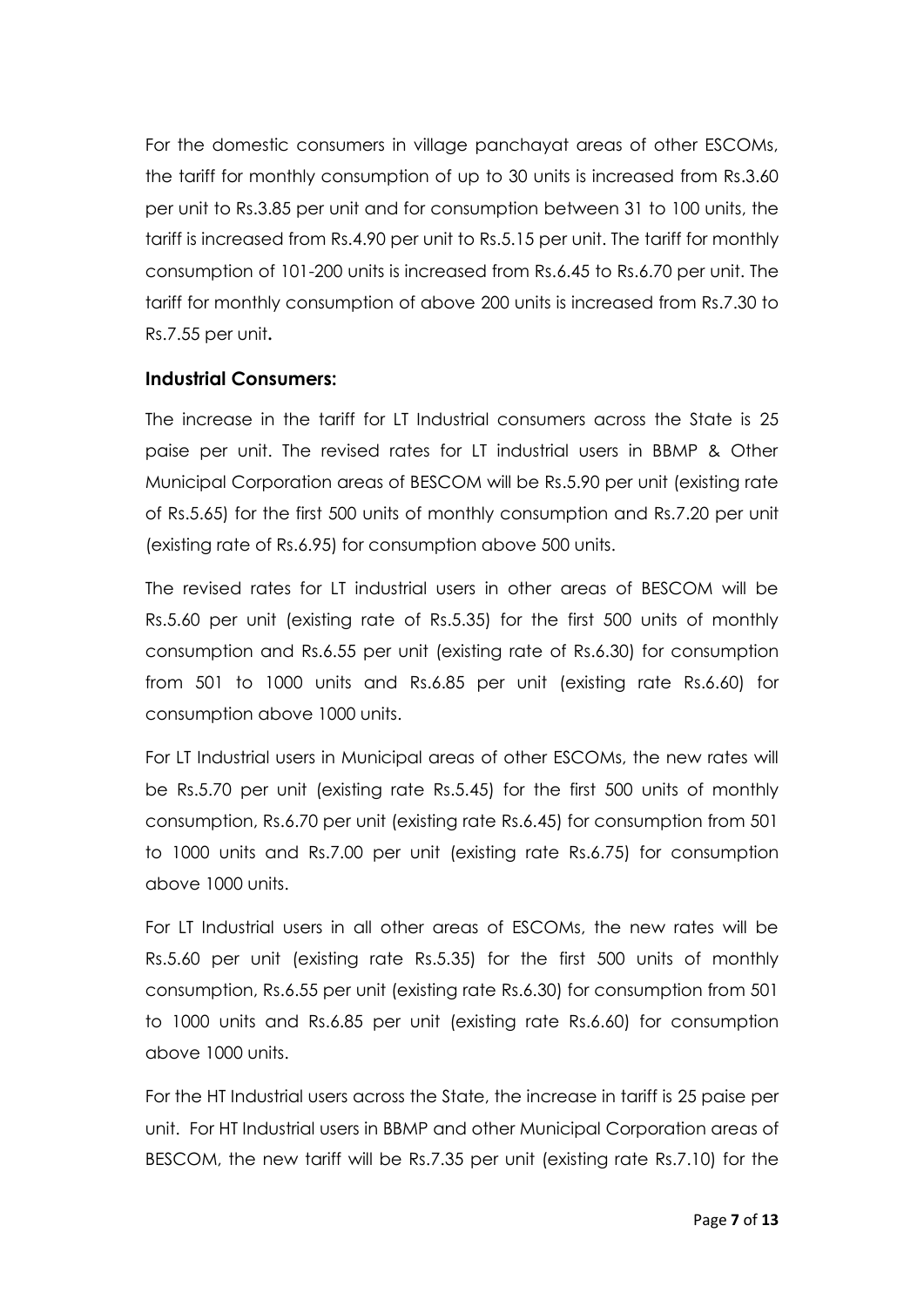first one lakh units of monthly consumption and Rs.7.65 per unit (existing rate Rs.7.40) for consumption beyond one lakh units.

For the HT Industrial users in all other areas of BESCOM the new tariff will be Rs.7.25 per unit (existing rate Rs.7.00) for the first one lakh units of monthly consumption and Rs.7.45 per unit (existing rate Rs.7.20) for consumption beyond one lakh units.

For the HT Industrial users in all areas of other ESCOMs, the new tariff will be Rs.7.20 per unit (existing rate Rs.6.95) for the first one lakh units of monthly consumption and Rs.7.45 per unit (existing rate Rs.7.20) for consumption beyond one lakh units.

# **Commercial Consumers:**

For LT commercial category users, the increase in tariff is 25 paise per unit. The new tariff in urban local body areas including BBMP and City Municipal Corporation areas in all ESCOMs will be Rs.8.25 per unit (existing rate Rs.8.00) for the first 50 units of monthly consumption and Rs.9.25 per unit (existing rate of Rs.9.00) for consumption beyond 50 units. In the rural areas, the new rates will be Rs.7.75 per unit for the first 50 units of monthly consumption (existing rate Rs.7.50) and Rs.8.75 per unit (existing rate Rs.8.50) for consumption beyond 50 units.

For the HT Commercial users in BESCOM area, the increase in tariff is 25 paise per unit. The new tariff in BBMP, City Municipal Corporation areas of BESCOM will be Rs.9.15 per unit (existing rate of Rs.8.90) for the first two lakh units of monthly consumption and Rs.9.25 per unit (existing rate of Rs.9.00) for consumption beyond two lakh units.

For the HT Commercial users in all other areas of BESCOM, the increase in tariff is 25 paise per unit. The new tariff will be Rs.8.95 per unit (existing rate Rs.8.70 per unit) for the first two lakh units of monthly consumption and Rs.9.05 per unit (existing rate Rs.8.80 per unit) for consumption beyond two lakh units.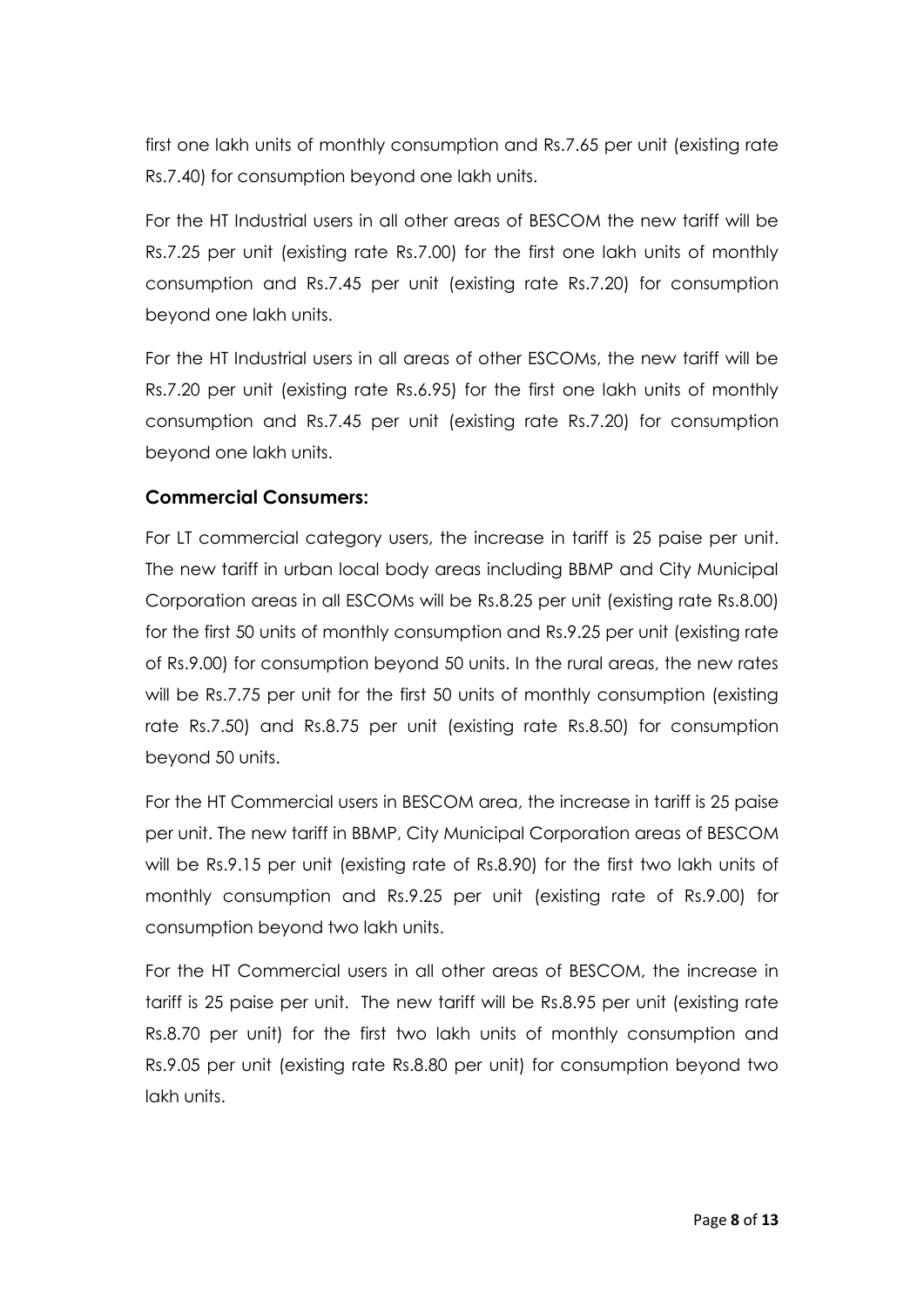For the HT Commercial users in all areas of other ESCOMs, the increase in tariff is 25 paise per unit. The new tariff will be Rs.8.90 per unit (existing rate of Rs.8.65 per unit) for the first two lakh units of monthly consumption and Rs.9.00 per unit (existing rate of Rs.8.75 per unit) for consumption beyond two lakh units.

# **Water Supply and Public Lighting:**

The Commission has increased the tariff for LT water supply installations by 25 paise per unit only from the existing rate of Rs.4.60 per unit to Rs.4.85 per unit. The rate for HT water supply installations is also increased by 25 paise per unit from Rs.5.20 per unit to Rs.5.45 per unit.

# **Concessional Tariff for Streetlight Installations with LED / Induction Lamps:**

The Commission has continued to allow a rebate and increased the rebate to 105 paise for installing LED / Induction lamp lighting for streetlight installations by the urban and rural local bodies including BBMP. The promotional tariff is revised from Rs.5.30 per unit to Rs.5.50 per unit in BESCOM area and Rs.5.25 per unit to Rs.5.45 per unit in other ESCOM's area.

For Installations without the use of LED lamps, the revised tariff payable is Rs.6.55 (existing tariff Rs.6.30 per unit) in BESCOM area and is Rs.6.50 (existing tariff Rs.6.25 per unit) in other ESCOMs area.

# **Educational Institutions and Hospitals:**

The Commission has increased the tariff by 25 paise per unit for private educational institutions and private hospitals in the LT category. The revised LT tariff in BBMP, Municipal Corporation and Urban Local Body areas of BESCOM is fixed at Rs.7.20 per unit (existing rate Rs.6.95) for the first 200 units of monthly consumption and Rs.8.45 per unit (existing rate Rs.8.20), for consumption beyond 200 units. In other areas, the revised tariff is Rs.6.65 per unit (existing rate Rs.6.40) for the first 200 units of monthly consumption and Rs.7.90 per unit (existing rate Rs.7.65), for consumption beyond 200 units.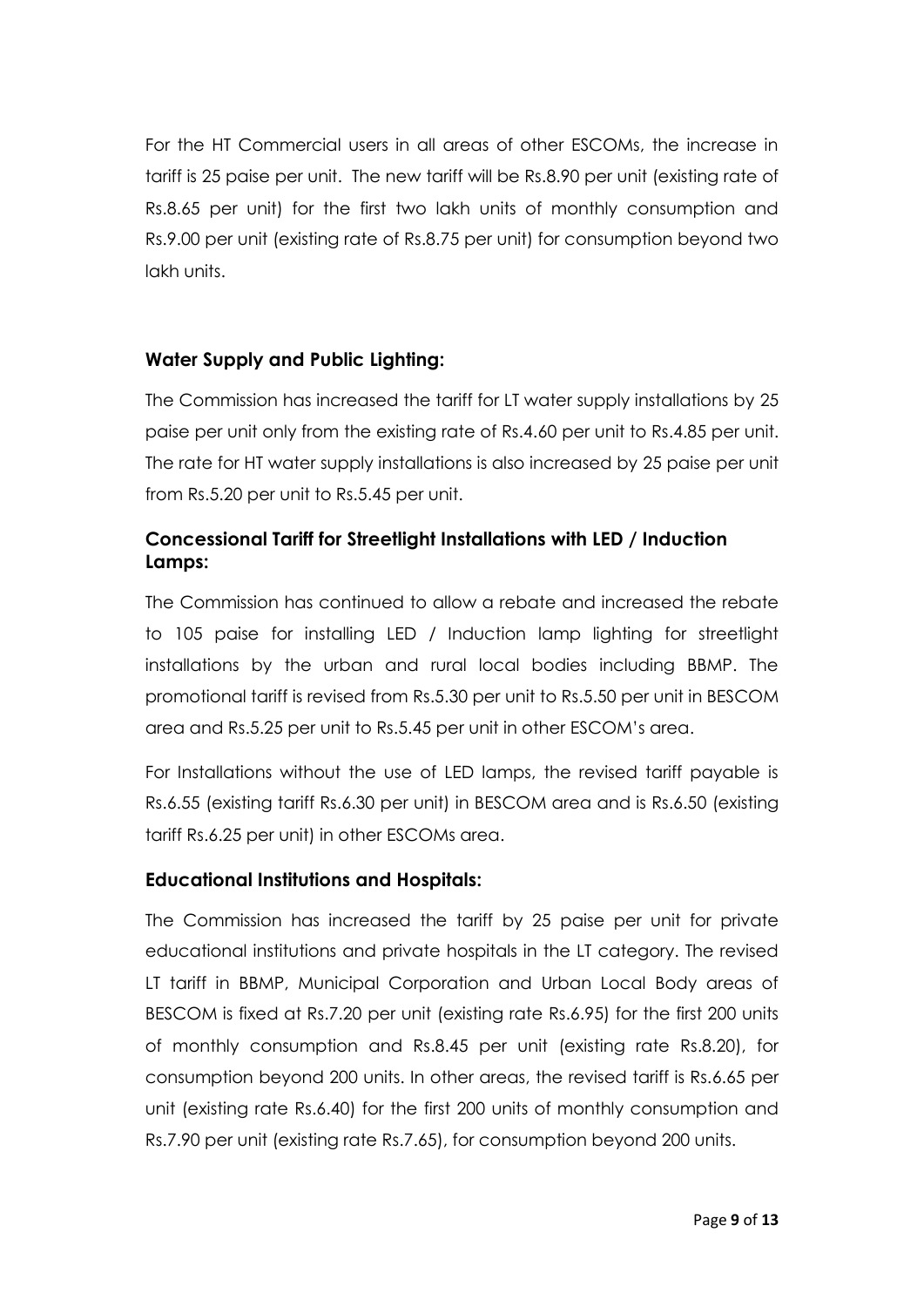The revised LT tariff for Pvt. Educational Institutions in Municipal Corporation and Urban Local Body areas of other ESCOMs is fixed at Rs.7.15 per unit (existing rate Rs.6.90) for the first 200 units and Rs.8.40 per unit (existing rate Rs.8.15) for consumption beyond 200 units. In other areas, the revised tariff is Rs.6.60 per unit (existing rate Rs.6.35) for the first 200 units and Rs.7.85 per unit (existing rate Rs.7.60) for consumption beyond 200 units.

The revised HT tariff for Government hospitals and hospitals run by charitable institutions as well as educational institutions belonging to Government and aided institutions in BESCOM area is Rs.7.10 per unit (existing rate Rs.6.85) for the first one lakh units and Rs.7.50 per unit (existing rate Rs.7.25) for consumption beyond one lakh units. In other ESCOMs areas, the revised tariff is Rs.7.05 per unit (existing rate Rs.6.80) for the first one lakh units and Rs.7.45 per unit (existing rate Rs.7.20) for consumption beyond one lakh units.

The revised HT tariff for Private Educational Institutions and Private Hospitals in BESCOM area is Rs.8.10 per unit (existing rate Rs.7.85) for the first one lakh units and Rs.8.50 per unit (existing rate Rs.8.25) for consumption beyond one lakh units. In other ESCOMs areas, the revised tariff is Rs.8.05 per unit (existing rate Rs.7.80) for the first one lakh units and Rs.8.45 per unit (existing rate Rs.8.20) for consumption beyond one lakh units.

# **Green Tariff:**

The Commission continues to promote purchase and use of energy from Renewable Sources, Green Tariff at 50 paise per unit over and above the applicable Tariff for HT Industries & HT Commercial Consumers at their option.

# **Government Subsidy:**

The estimated amount of subsidy to be paid to the ESCOMs and the Hukeri RECS by the Government towards free supply of electricity to 31.65 lakhs IP sets up to and inclusive of 10 HP, and 27.35 lakh Bhagya Jyothi / Kutira Jyothi households is Rs.12,911.38 Crores for 2020-21 as against Rs.11,892.45 Crores for 2019-20. The estimated consumption of IP Sets is 21614.36 MU (35% of total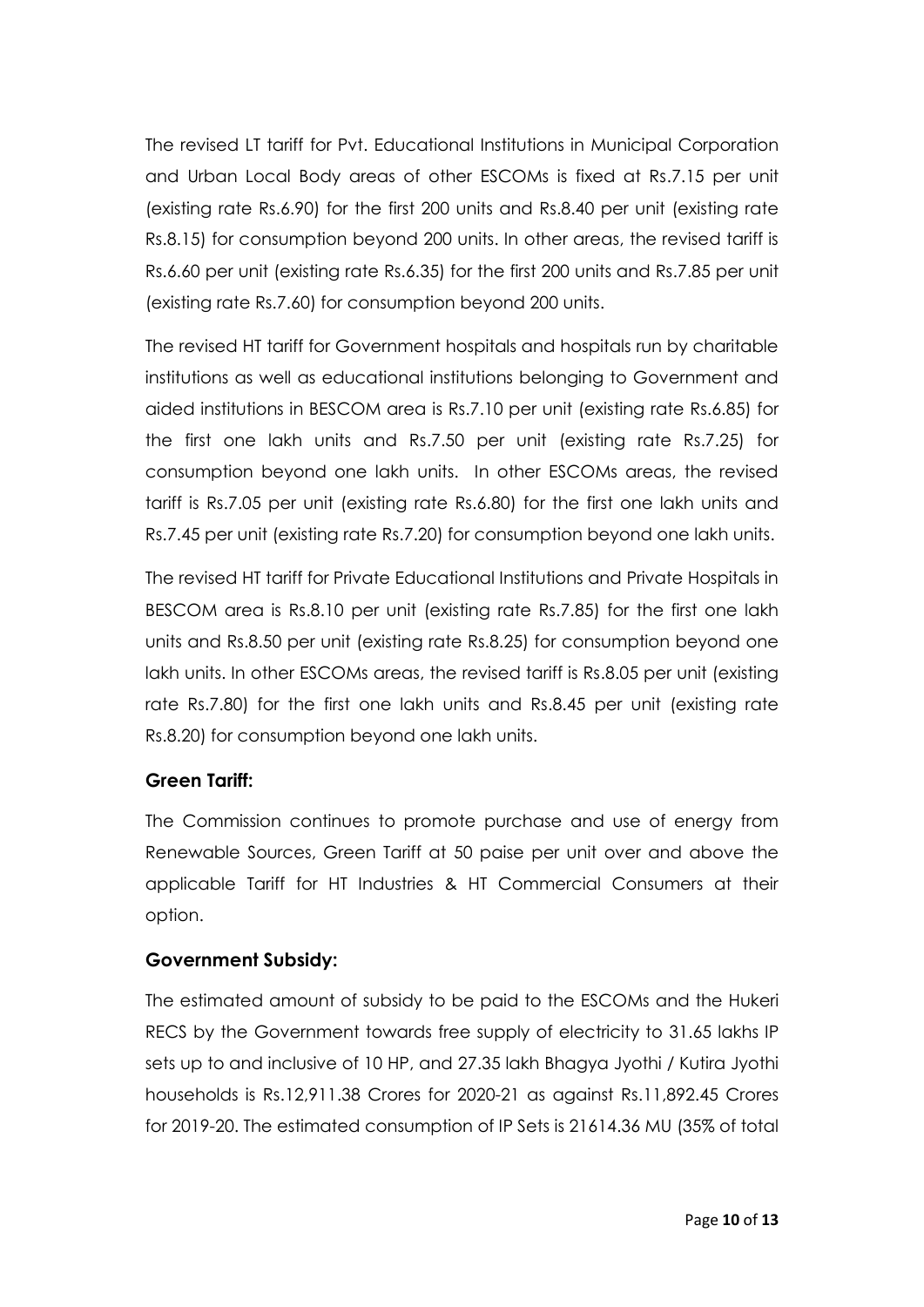sales) and that of Bhagya Jyothi / Kutira Jyothi Consumers for FY21 is 748.12 MU (Total subsidized consumption is 22,362.48 Million Unit (MU).

# **Annual Revenue Requirement (ARR) of ESCOMs for FY21:**

The Commission, in accordance with the principles under the Multi-Year Tariff (MYT) Regulations has determined the revised Annual Revenue Requirement (ARR) for FY21. The Commission has also taken up the Annual Performance Review (APR) of all the Licensees for FY19 and the deficit thereon has been factored in the ARR for FY21.

On a detailed review of the Tariff Applications of the ESCOMs for the Financial Year 2020-21, the KERC has approved an overall expenditure (ARR) of Rs.48,300.57 Crores collectively for all the ESCOMs, which would be selling 62,101.73 MU (excluding Transmission loss of 3.039% & Distribution losses of 12.27%, FY21) to the consumers, during FY21. The ESCOMs will procure 73,104.34 MU for this purpose during FY21. The Bangalore Electricity Supply Company (BESCOM) will procure 34,962.35 Million Units which accounts for 47.83% of the total State's energy with a net ARR of Rs.24,371.86 Crores for FY21.

Summary of the KERC Approved, revised ARR, Sales and Power Purchase, in respect of all the ESCOMs, for the FY21 is as detailed in the following table:

| SI            | <b>Particulars</b>                          | <b>FY21</b> | <b>Remarks</b>                                   |  |
|---------------|---------------------------------------------|-------------|--------------------------------------------------|--|
| <b>No</b>     |                                             |             |                                                  |  |
|               | Approved ARR by KERC<br>Rs. Crores (ESCOMs) | 48,300.56   |                                                  |  |
| $\mathcal{P}$ | Approved ARR by KERC<br>Rs. Crores (HRECS)  | 168.23      |                                                  |  |
| 3             | Approved sales in MU<br>(ESOMs)             | 61,828.97   | Excluding T & D<br>Losses as indicated<br>below. |  |
| 4             | Approved sales in MU<br>(Hukeri RECS)       | 272.76      | Excluding T & D<br>Losses as indicated<br>below. |  |
| 5             | Approved Transmission<br>loss %             | 3.039       |                                                  |  |
| 6             | Approved Distribution loss<br>% (ESCOMs)    | 12.27       |                                                  |  |
| 7             | Power purchase in MU                        | 73,104.34   | FY20 - 70,905.56 MU                              |  |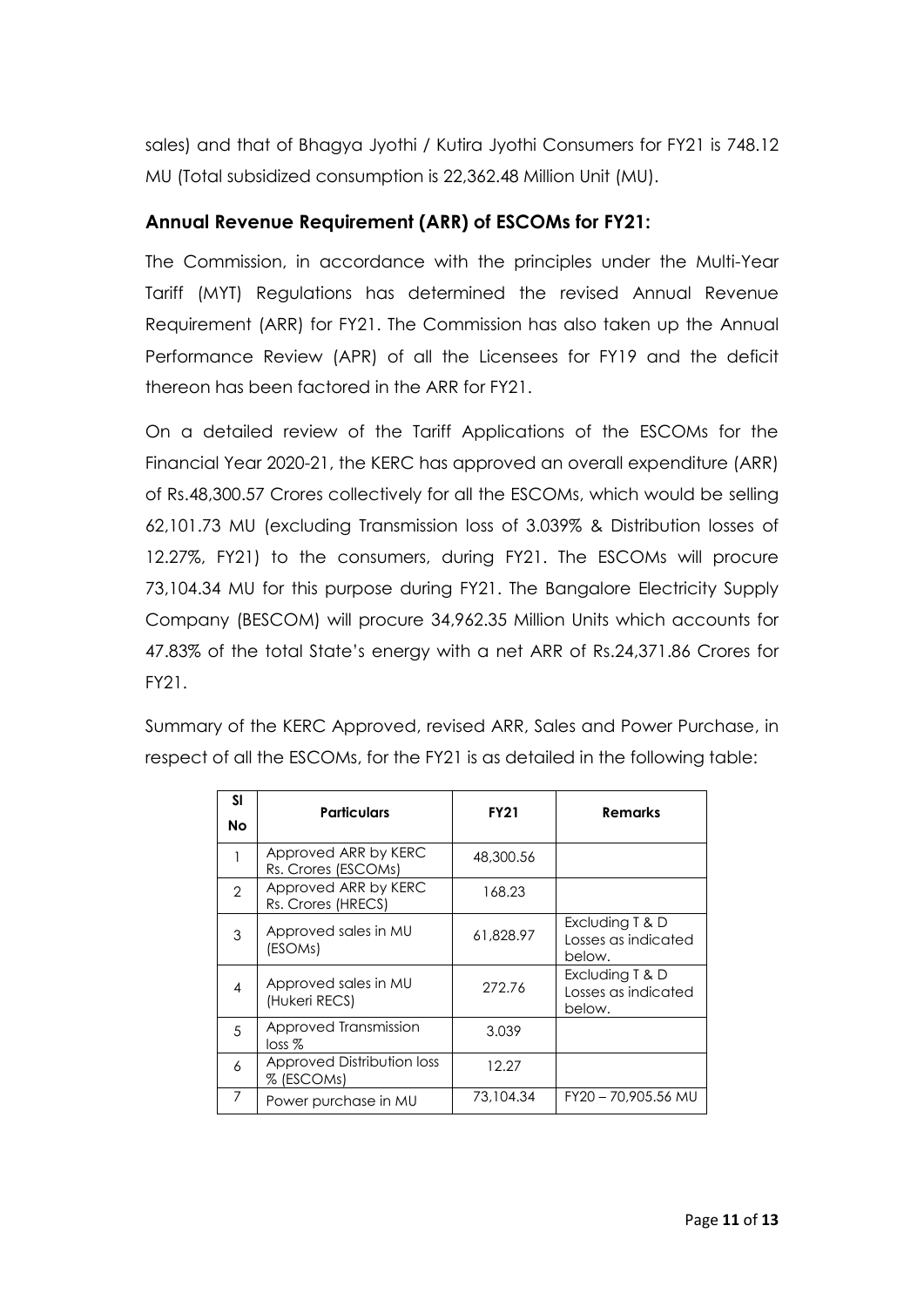The ESCOMs and Hukeri RECS had filed applications for approval of Annual Performance Review (APR) for FY19 and the revision of Annual Revenue Requirement (ARR) for FY21 with proposals for revision of tariff for FY21 citing reasons of overall increase in the cost of power purchase and also increase in the cost of their operations. The ESCOM-wise, proposed and approved Annual Revenue Requirement (ARR) for FY21 (including the carry forward deficit for FY19) are as under:

| <b>ESCOM</b>       | <b>FY21</b>     |                    |  |
|--------------------|-----------------|--------------------|--|
|                    | <b>As Filed</b> | <b>As Approved</b> |  |
| <b>BESCOM</b>      | 29,141.07       | 24,371.86          |  |
| <b>MESCOM</b>      | 4.251.43        | 4.011.33           |  |
| <b>CESC Mysore</b> | 5,183.92        | 4.821.23           |  |
| <b>HESCOM</b>      | 9.954.62        | 9.382.86           |  |
| <b>GESCOM</b>      | 5,984.70        | 5.713.28           |  |
| Hukeri RECS        | 263.72          | 168.23             |  |
| Total              | 54,779.46       | 48.468.79          |  |

**[Figures in Rs. Crores]**

### **ESCOM-wise Proposed and Approved ARR for FY21:**

### **Revenue Gap FY21:**

In the Annual Performance Review of all ESCOMs and Hukeri RECS for FY19, the Commission has determined a deficit in Revenue of Rs.1,837.16 Crores. This deficit together with the estimated deficit of Rs.636.00 Crores for FY21 leaves an overall gap of Rs.2,473.16 Crores to be recovered by increase in tariff for FY21.

### **Transmission Tariff for KPTCL for 2020-21:**

The Commission has approved a revised ARR of Rs.4292.87 Crores for FY21 by including the revenue gap of Rs.436.71 Crore approved as per the APR for FY19.

The deficit of Rs.72.90 Crores towards revenue gap of FY06-07 as per truing up of ARR has been factored in the approved ARR for FY21. As per the